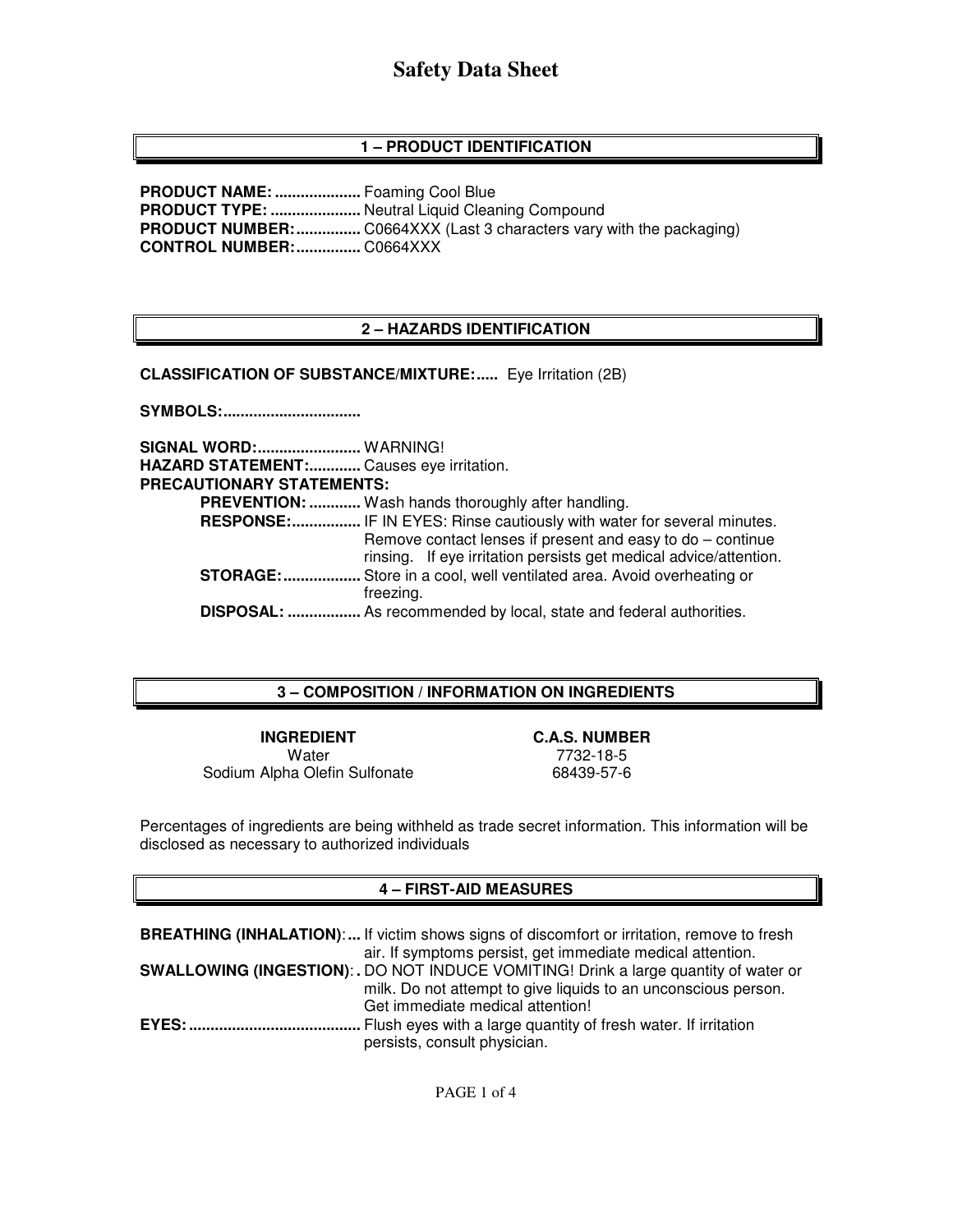**SKIN (DERMAL): ......................** Flush from skin and clothing with large amounts of fresh water. If irritation persists, consult physician. Wash contaminated clothing before wearing.

### **5 – FIRE-FIGHTING MEASURES**

**FLASHPOINT: ...........................** This product is non-flammable. **EXTINGUISHING MEDIA:.........** This product is non-flammable. Use extinguishing media suitable for materials already burning. **SPECIAL FIRE FIGHTING PROCEDURES: ............** Firefighters working in areas where this product is present should be equipped with an approved, fully enclosed SCBA. **UNUSUAL FIRE AND EXPLOSION HAZARDS: ......** None known.

## **6 – ACCIDENTAL RELEASE MEASURES**

**SPILL PROCEDURES: .............** Dike to prevent spillage into streams or sewer systems. Consult local, state and federal authorities.

**WASTE DISPOSAL: .................** As recommended by local, state and federal authorities.

## **7 – HANDLING and STORAGE**

| freezina.                                                                      |
|--------------------------------------------------------------------------------|
| <b>HANDLING:</b> Do not place this product in an unmarked container. Avoid eye |
| contact. Spilled material is slippery.                                         |

#### **8 – EXPOSURE CONTROLS / PERSONAL PROTECTION**

**RESPIRATORY PROTECTION: Not usually needed. Vapors not normally harmful. PROTECTIVE CLOTHING:.......** Special protection not usually needed. Wear eye protection if product is likely to splash. **ADDITIONAL MEASURES: ......** Do not place this product in an unmarked container. Avoid eye contact. Spilled material is slippery.

#### **INGREDIENT C.A.S. NUMBER PEL**

Water 7732-18-5 No limits established Sodium Alpha Olefin Sulfonate **68439-57-6** No limits established

# **9 – PHYSICAL / CHEMICAL PROPERITES**

**APPEARANCE & ODOR: .........** Blue transparent liquid, pleasantly scented.

PAGE 2 of 4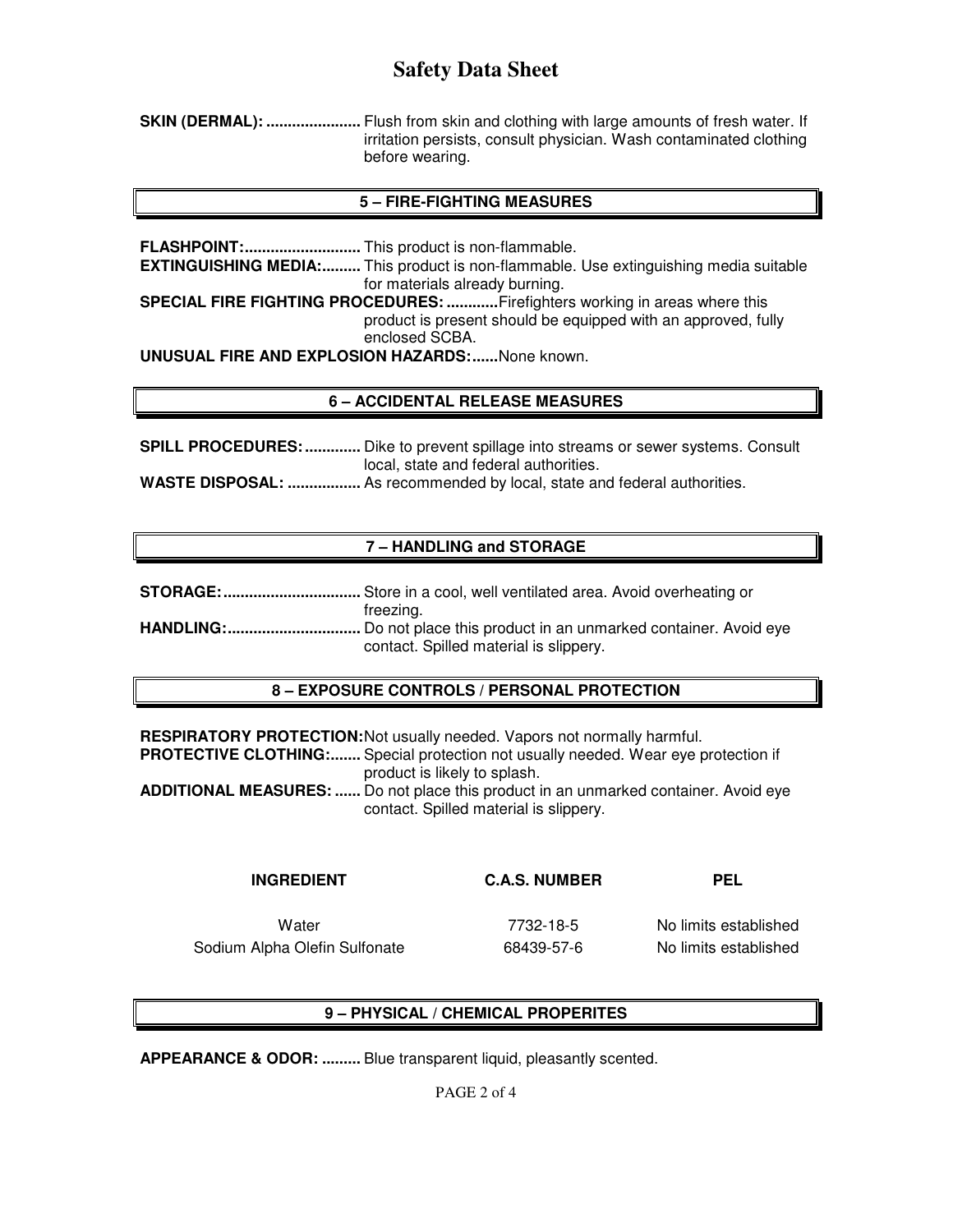| ODOR THRESHOLD:  N/A                       |  |
|--------------------------------------------|--|
|                                            |  |
| <b>MELTING POINT:  210 degrees F.</b>      |  |
| FREEZING POINT:  N/A                       |  |
| <b>BOILING POINT: 210 degrees F.</b>       |  |
| <b>BOILING POINT RANGE: N/A</b>            |  |
| FLASHPOINT: This product is non-flammable. |  |
| <b>EVAPORATION RATE: N/A</b>               |  |
| FLAMMABILITY (solid/gas): N/A              |  |
| EXPLOSION LIMITS:  N/A                     |  |
| VAPOR PRESSURE:  N/A                       |  |
| VAPOR DENSITY (AIR=1): Greater than 1.     |  |
| <b>SPECIFIC GRAVITY:  1.01</b>             |  |
| SOLUBILITY IN WATER:  Completely soluble.  |  |
| <b>PARTITION COEFFICIENT:  N/A</b>         |  |
|                                            |  |
|                                            |  |
| VISCOSITY:  Water thin                     |  |
|                                            |  |

## **10 – STABILITY and REACTIVITY**

**STABILITY: ...............................** Stable under normal conditions. **HAZARDOUS DECOMP.: .........** This product not known to polymerize. **INCOMPATIBILITY: ..................** Do not mix with other chemicals.

#### **11 – TOXICOLOGICAL INFORMATION**

**ROUTE(S) OF ENTRY: .............** Ingestion. Not likely to be inhaled in dangerous amounts. **LISTED CARCINOGEN: ...........** None over 0.1%. Not listed by IARC, NTP or OSHA. **MEDICAL CONDITION AGGRAVATED: ..................** May aggravate pre-existing dermatitis. **INHALATION: ............................** Not likely to be inhaled in hazardous amounts. Maintain adequate ventilation in the work area. **INGESTION: ..............................** This material can cause irritation to the stomach and esophagus if ingested. **EYES: ........................................** May cause eye irritation. **SKIN (DERMAL): ......................** Not likely to irritate. Prolonged exposure to undiluted product may cause irritation. **ACUTE TOXICITY\* (ORAL):…… .............................** >2000 mg/kg **ACUTE TOXICITY\* (DERMAL):.. .............................** >2000 mg/kg **ACUTE TOXCITY\* (INHALATION): ..........................** >20,000 ppm V (Gas), >20 mg/l (Vapor), >5 mg/l (Dust)

**\***Determined using the additivity formula for mixtures (GHS Purple Book, 3.1.3.6)

**12 – ECOLOGICAL INFORMATION** 

### **ENVIRONMENTAL FATE AND DISTRIBUTION:** N/A